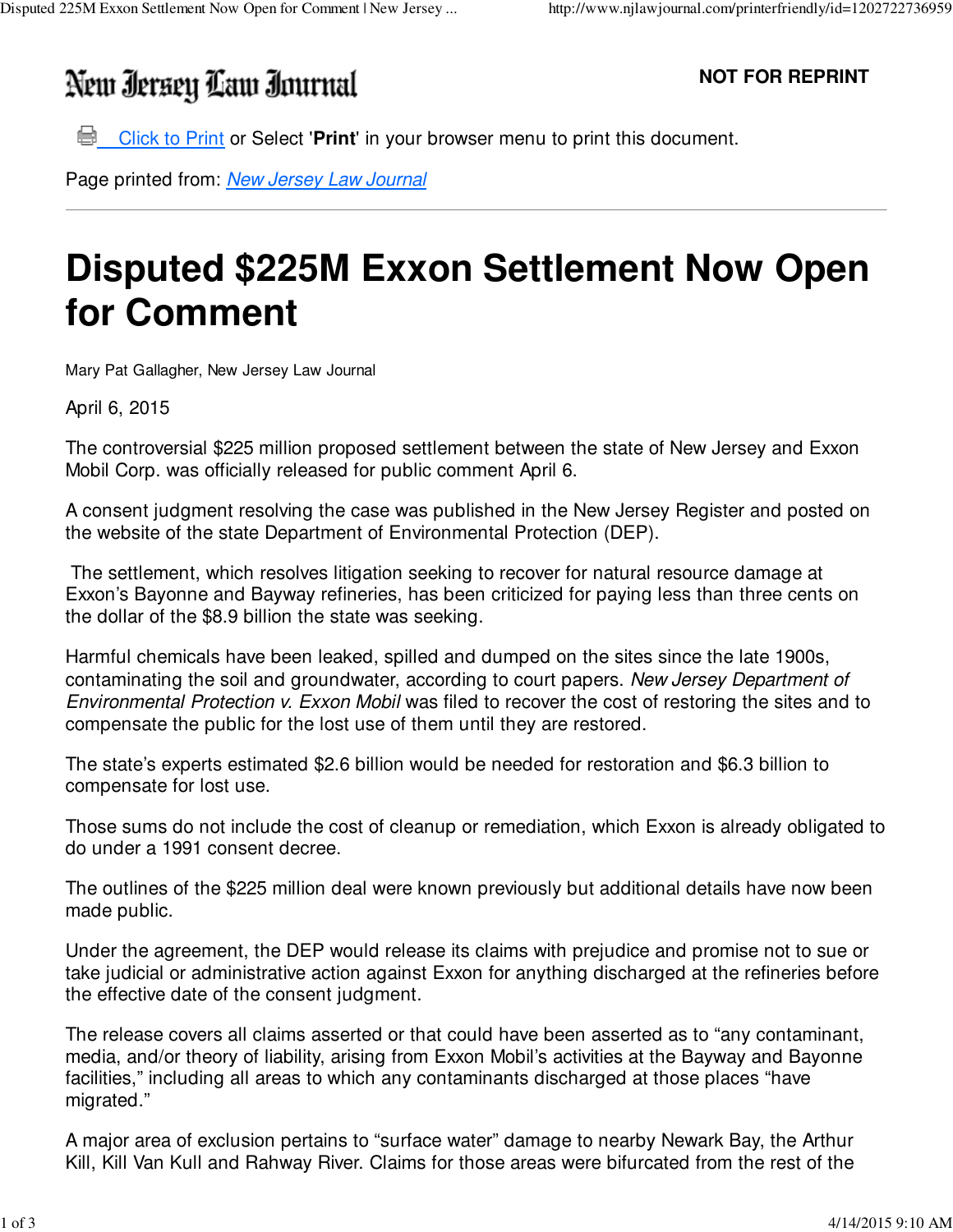suit in January 2006.

Under the settlement, the DEP would release the surface water claims without prejudice to its right to reassert them in a "new, separate and future lawsuit." However, under the agreement, the state can only refile those claims after a formal natural resource damages assessment has been done by the "applicable trustees" and those trustees have determined Exxon's liability "in a procedure that allows for participation by Exxon Mobil."

The settlement does not define the term "trustees" but DEP spokesman Bob Bostock said it refers to the National Oceanic and Atmospheric Administration and the U.S. Fish and Wildlife Service. They began the assessment after the bifurcation and it is not known when the process will be finished, Bostock said.

 Under the settlement, any future surface water suit DEP does bring would have to be a "multidefendant action involving other responsible parties."

Also not encompassed in the settlement are claims related to Morses Creek, into which the Bayway refinery dumps about 150 million gallons of water a day that it draws from the Arthur Kill and uses for cooling purpose.

A "final remedy determination" on the creek is being deferred because that is still going on.

In addition, the settlement would resolve liability for contamination at the 910 Exxon company service stations around the state that don't have claims against them related to the potentially carcinogenic gasoline additive MTBE, or methyl tertiary-butyl ether.

Another 860 Exxon gas stations where MTBE was found are part of separate statewide litigation and are not part of the settlement.

The release of liability would cover an additional 16 Exxon facilities, including terminals in Atlantic City, Trenton and Paulsboro and "fuel farms" at the Teterboro and Morristown Municipal airports, some of which do have MTBE.

For those 16 locations, the DEP would provide Exxon with "contribution protection" for natural resource damage claims other than those that are part of the separate ongoing MTBE litigation.

Under the settlement, the DEP's legal fees and costs for the 11-year-old lawsuit would come out of the \$225 million.

The litigation was handled by private counsel on a contingency basis—Kanner & Whiteley of New Orleans, aided by Nagel Rice of Roseland—who advanced all the costs.

According to the retainer agreement, they are expected to receive roughly \$45 million in fees, on top of reimbursement.

Bostock said he was not aware of any tabulation of costs in the case.

The DEP is allowing 60 days for public comment—twice the statutory 30-day minimum—because of the complexity and degree of public interest, Bostock said.

A bill that would set a 60-day minimum for all DEP settlements was approved by the Legislature on March 26 in reaction to the settlement and awaits action by Gov. Chris Christie, as does another measure passed the same day that would set aside at least half of any money recovered